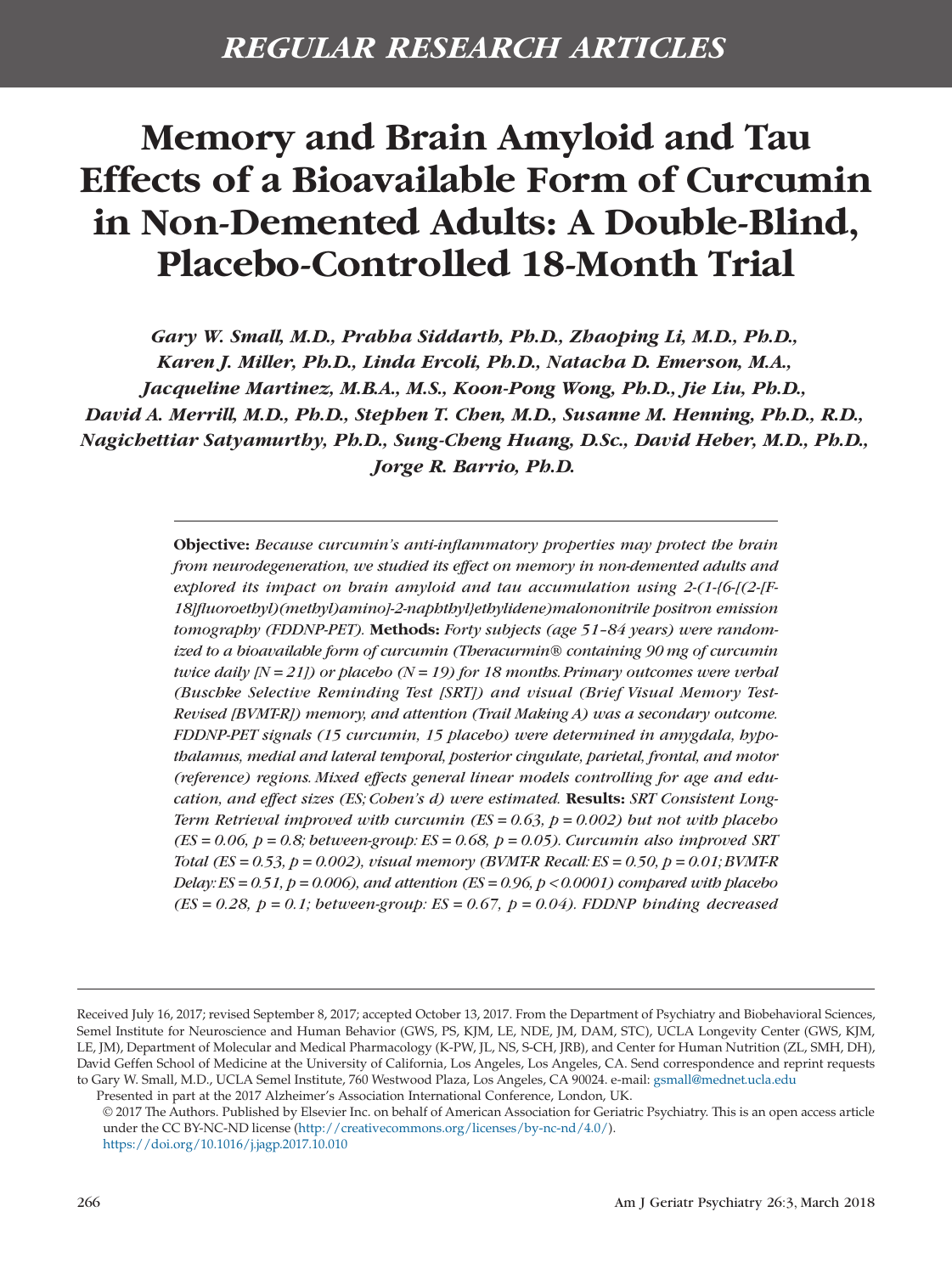*significantly in the amygdala with curcumin (ES =*  $-0.41$ *, p = 0.04) compared with placebo (ES = 0.08, p = 0.6; between-group: ES = 0.48, p = 0.07). In the hypothalamus, FDDNP binding did not change with curcumin (ES = −0.30, p = 0.2), but increased with placebo (ES = 0.26, p = 0.05; between-group: ES = 0.55, p = 0.02).* **Conclusions:** *Daily oral Theracurmin may lead to improved memory and attention in nondemented adults.The FDDNP-PET findings suggest that symptom benefits are associated with decreases in amyloid and tau accumulation in brain regions modulating mood and memory.* (Am J Geriatr Psychiatry 2018; 26:266–277)

**Key Words:** Bioavailable curcumin, normal aging, memory, cognition, positron emission tomography

#### **Highlights**

- This is the first long-term (18 months) double-blind, placebo controlled trial of a bioavailable form of curcumin (Theracurmin® containing 90 mg of curcumin twice daily) in non-demented adults.
- We found that daily oral Theracurmin led to significant memory and attention benefits.
- FDDNP-PET scans performed pre- and post-treatment suggested that behavioral and cognitive benefits are associated with decreases in plaque and tangle accumulation in brain regions modulating mood and memory.
- Curcumin's cognitive benefits may stem from its anti-inflammatory and/or antiamyloid brain effects.

Curcumin (1,7-bis(4-hydroxy-3-methoxyphenyl)-<br>
1,6-heptadiene-2,5-dione) is the Indian herb used in curry powder and is a polyphenolic compound derived from turmeric, the dried rhizome of *Curcuma longa L.* (Fam. Zingiberaceae).<sup>1</sup> Turmeric gives curry its yellow color and has been used as a food flavoring, preservative, and an herbal remedy for arthritis, cancer, and cardiac and other medical conditions.<sup>1</sup>

Curcumin's anti-inflammatory, antioxidant, antiamyloid, and possible anti-tau properties may offer neuroprotective benefits.<sup>2,3</sup> Epidemiological studies indicate a lower prevalence of Alzheimer disease in Indian people who consume curcumin in curry and a link between dietary curry consumption and better cognitive performance in older adults, supporting the hypothesis that curcumin consumption may provide neuroprotective benefits[.4,5](#page-10-2)

Despite such promising research on curcumin's potential brain health benefits, initial placebo-controlled trials in humans have yielded negative results,<sup>6,7</sup> perhaps because they used forms of curcumin with limited bioavailability.<sup>8</sup> Moreover, the neurodegeneration in patients who are already suffering from dementia may be too extensive for the treatment to be effective. Previous investigations indicate that the neuropathological and clinical decline of Alzheimer disease begins years before patients develop dementia symptoms (i.e., cognitive decline making them dependent on others).<sup>9</sup>Autopsy studies have demonstrated that the neuropathological hallmarks of Alzheimer disease, β-amyloid (in senile plaques) and tau (in neurofibrillary tangles), accumulate gradually in a predictable spatial pattern during aging decades before people develop dementia symptoms.<sup>10,11</sup>

In recent years, investigators have begun testing more bioavailable forms of curcumin in non-demented adults. In a 12-month placebo-controlled trial, Rainey-Smith et al.<sup>12</sup> found no differences in all cognitive measures between curcumin- and placebo-treatment groups, except for a significant interaction between time and treatment group for the Montreal Cognitive Assessment test; this finding, however, resulted from a decline in general cognitive function of the placebo group at 6 months that was not observed in the curcumin group. A second trial demonstrated that another bioavailable form of curcumin improved working memory and sustained attention, compared with placebo, 1 hour after curcumin administration. After 1 month of treatment, working memory and mood improved in the curcumin-treated subjects, but no effects were observed for long-term memory.<sup>13</sup> These results were promising, but the brief trial duration limits conclusions regarding long-term use.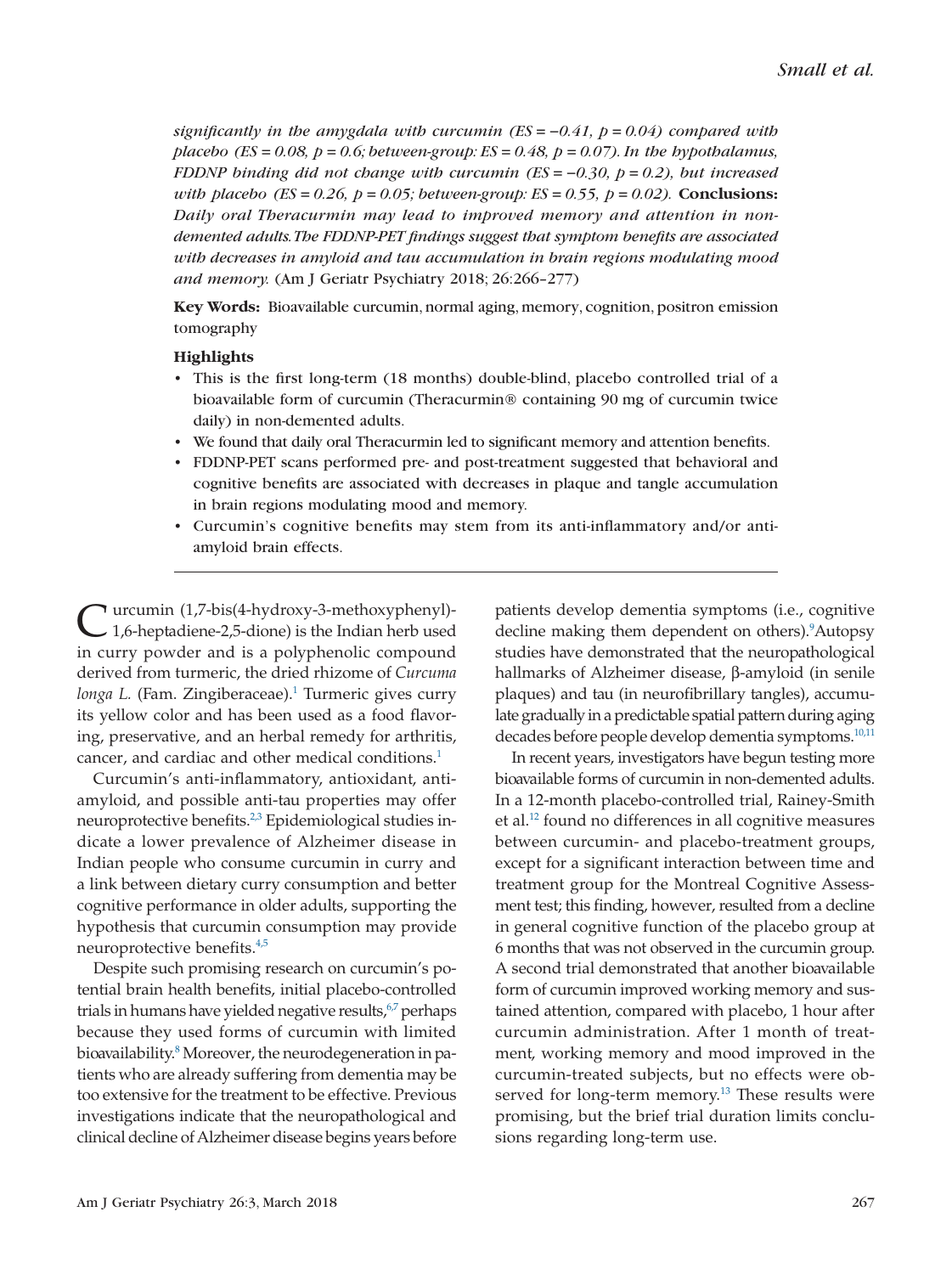Although laboratory and animal studies indicate curcumin's potential effect on amyloid plaques and tau tangles,<sup>2</sup> previous human trials of curcumin have not monitored in vivo effects of this polyphenol on brain plaque and tangle accumulation. Our group developed 2-(1-{6-[(2-[F-18]fluoroethyl)(methyl)amino]-2 naphthyl}ethylidene)malononitrile positron emission tomography (FDDNP-PET), which provides in vivo images of brain plaques and tangles. $14$  We have shown that FDDNP binding values in selected brain areas are significantly higher in Alzheimer dementia than in healthy aging and mild cognitive impairment (MCI).<sup>15</sup> In non-demented individuals, lower cognitive performance is associated with higher FDDNP binding in brain regions that control thinking and memory.<sup>16</sup>

To address some of the limitations of previous human studies, we performed a randomized, doubleblind, placebo-controlled, 18-month trial in middleaged and older non-demented adults to determine the effects of daily oral use of a highly absorptive curcumin dispersed with colloidal nanoparticles (Theracurmin, Theravalues Corp., Tokyo, Japan $)^8$  on memory performance. We also explored its potential impact on neurodegeneration using FDDNP-PET to measure brain deposition of amyloid plaques and tau tangles.

### **METHODS**

#### **Study Design**

The study used a randomized, double-blind, two-group parallel design comparing placebo to Theracurmin, a form of curcumin with increased intestinal endothelium penetrability[.17](#page-10-12) Previous research has shown that healthy human volunteers consuming 30 mg of oral Theracurmin have a 27-fold higher area under the blood concentration-time curve values when compared with those consuming standard curcumin powder[.8](#page-10-4)

Subjects were randomized to either placebo or Theracurmin (containing 90 mg of curcumin) twice daily (i.e., 180 mg curcumin/day). We chose a treatment period of 18 months to determine long-term cognitive effects of curcumin. Moreover, our previous studies suggested that this time period would be sufficient to detect significant changes in FDDNP-PET binding levels in non-demented middle-aged and older adults[.18](#page-10-13)

The medical center research pharmacy assigned subjects to treatment arms using a randomization table. The curcumin and placebo were encapsulated and the color of the active curcumin capsules did not differ from the placebo capsules. The capsules were tasteless, but curcumin can change the color of urine. However, change in urine color was never reported as an adverse event and unlikely to have led to un-blinding of the intervention. During baseline assessments, participants received vital signs, electrocardiograms, serum electrolytes, thyroid function, and complete blood counts, as well as a 3-month supply of placebo or Theracurmin, which they were instructed to begin the following morning. Subjects returned every 3 months for placebo or curcumin supplies. Potential adverse events and use of the supplement or placebo were checked every 3 months to monitor safety and compliance.

#### **Subject Selection and Assessment**

We performed baseline cognitive assessments on 46 subjects who met study entry criteria from a pool of 259 potential volunteer, who were recruited through advertisements, media coverage, and referrals from physicians and families. Our study protocol detailed the methods and procedures and pre-specified inclusion and exclusion criteria [\(ClinicalTrials.gov](http://ClinicalTrials.gov) Identifier: NCT01383161).

To be included, volunteers needed to have objective cognitive performance scores and clinical histories that were consistent with normal aging or MCI (i.e., mild neurocognitive disorder) and inconsistent with dementia (i.e., major neurocognitive disorder).<sup>19,20</sup> All subjects were aged between 50 and 90 years, agreed to participate for the entire 18 months, had adequate visual and auditory acuity for neuropsychological testing, and had screening laboratory tests and electrocardiograms that did not show significant medical abnormalities that might interfere with the study. Reasons for exclusion included significant cerebrovascular disease; probable Alzheimer disease or any other dementia[;20,21](#page-10-15) neurological or physical illnesses that can produce cognitive deterioration; inability to undergo magnetic resonance imaging (MRI) or significant abnormality on brain MRI; history of myocardial infarction within the previous year or unstable cardiac disease; uncontrolled hypertension (systolic  $BP > 170$  or diastolic  $BP > 100$ ); significant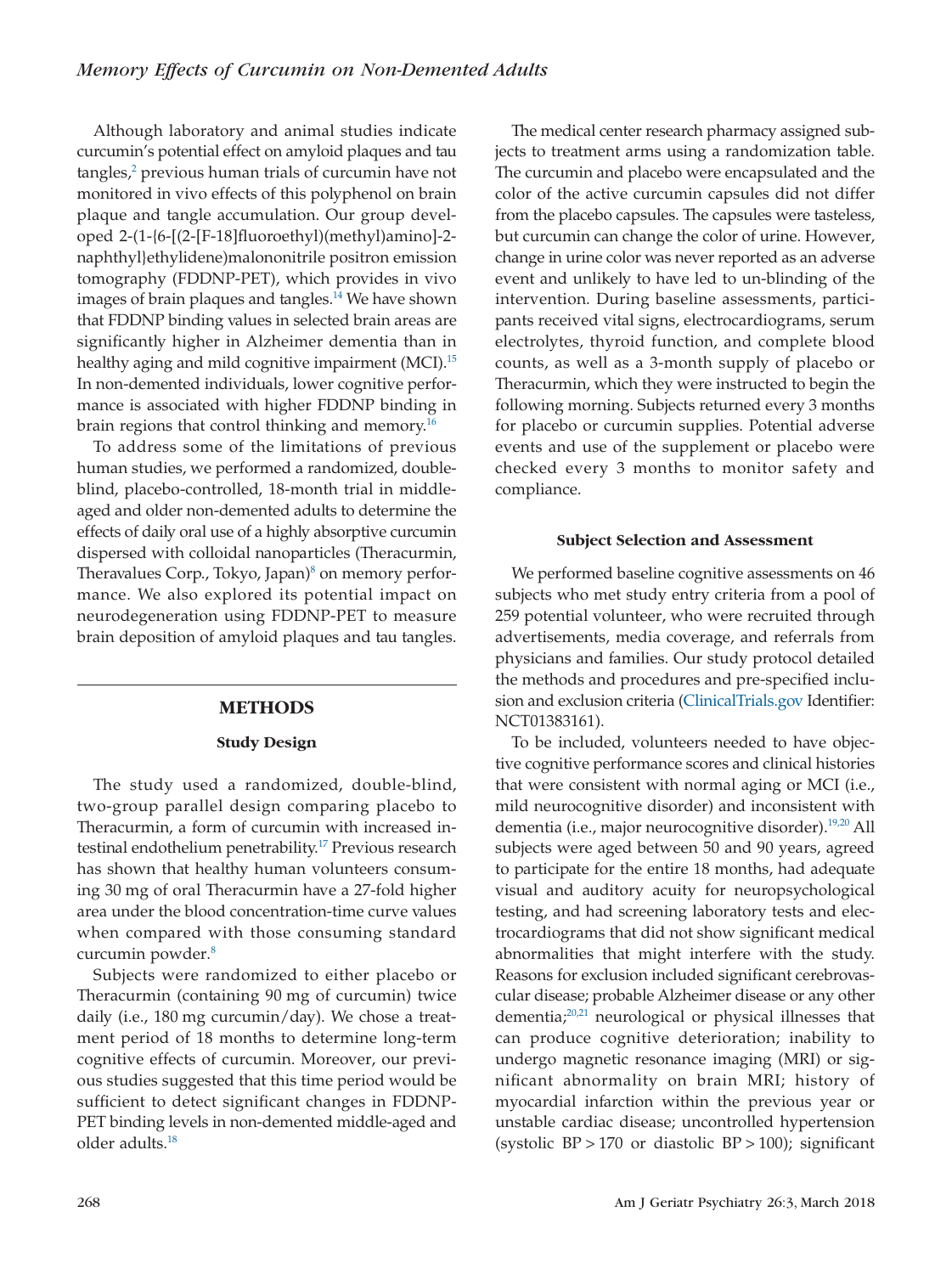<span id="page-3-0"></span>

liver or pulmonary disease, diabetes, or cancer; major depression or any major psychiatric disorder; history of alcoholism or substance addiction; use of vitamins other than a standard multivitamin supplement; use of any medication or supplement containing curcumin, cognitive enhancing supplements, or investigational drugs within the previous month or longer, depending on drug half-life; or evidence of vasogenic edema. Potential subjects who were regularly consuming curcumin and unwilling to discontinue it were excluded from the study. Because some nonsteroidal anti-inflammatory drugs (e.g., ibuprofen, naproxen) can alter FDDNP binding, subjects taking such medication needed to be able to discontinue it for a week prior to PET scanning.<sup>22</sup> The most frequent reasons for exclusion were illness  $(N = 70)$ , loss of interest in participating ( $N = 50$ ), inability to tolerate MRI ( $N = 32$ ), or medication use  $(N = 23;$  Figure 1).

At baseline, all subjects were screened to ensure they met inclusion criteria and received routine screening laboratory tests, and MRI scans to rule out reversible causes of cognitive impairment.<sup>23</sup> In addition, subjects were given the Montreal Cognitive Assessment<sup>24</sup> and the Beck Depression Inventory.<sup>25</sup> A neuropsychological test battery<sup>15,26</sup> was performed to assist in excluding subjects with dementia and to determine whether included subjects had normal aging or MCI. The battery assessed six cognitive domains: attention and psychomotor speed (Trail Making Test A, WAIS-III Digit Symbol Substitution); visuospatial functioning (WAIS-III Block Design Test, Rey-Osterrieth Complex Figure Test [copy]); executive functioning (Trail Making Test B, Stroop Interference [Kaplan version], F.A.S. Letter Fluency Test); learning (Buschke-Fuld Selective Reminding Test [SRT][total recall], Wechsler Memory Scale-3rd Edition [WMS-III] Verbal Paired Associations I, Benton Visual Retention Test); delayed recall (Buschke-Fuld SRT [Delayed Recall], Rey-Osterrieth Complex Figure Test [recall], WMS-III Verbal Paired Associations II); and language or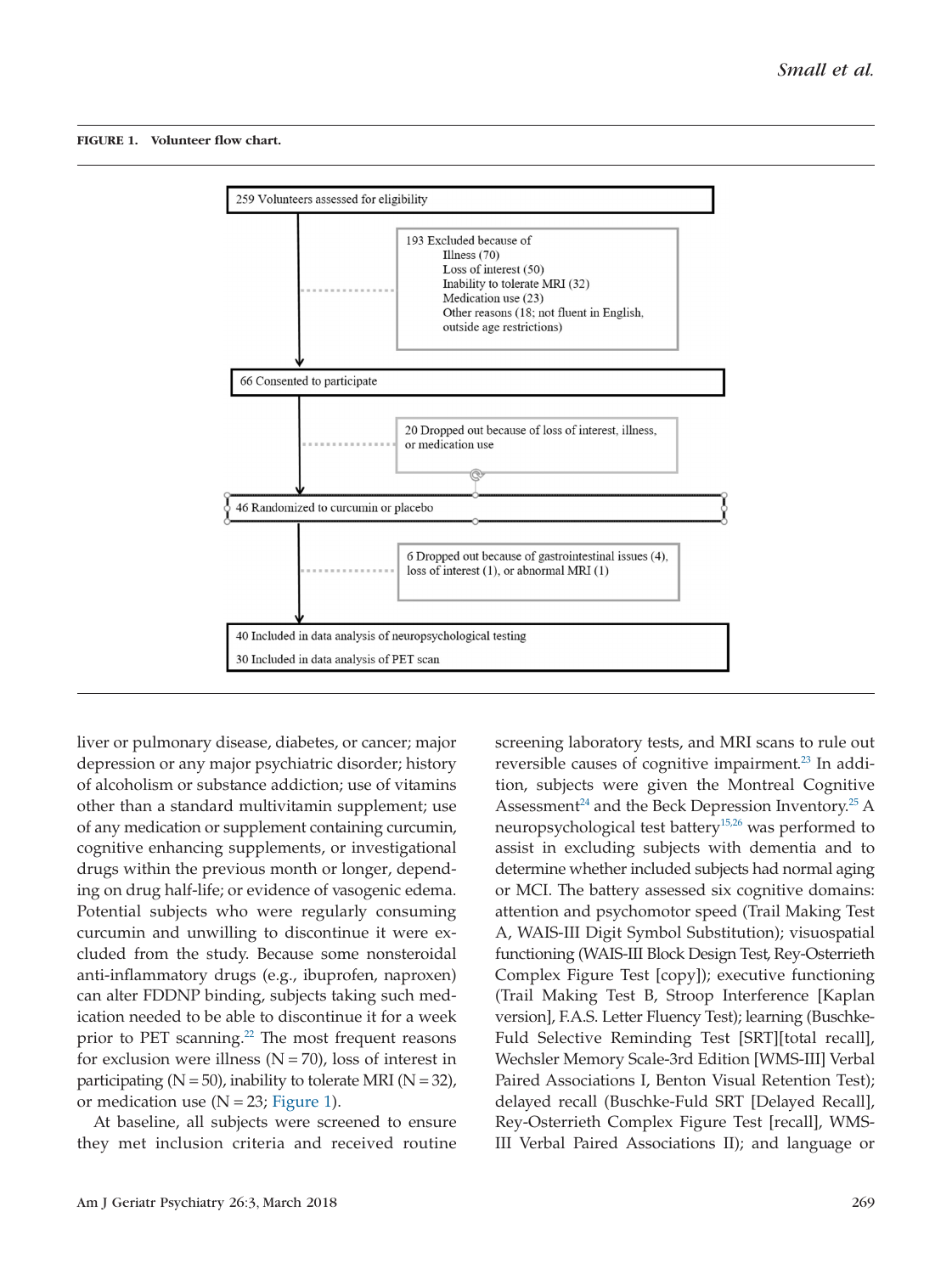semantic memory (Boston Naming Test, Animal Naming Test). Subjects also received a memory functioning questionnaire, a standardized measure of memory self-awareness[.27](#page-10-20) We used the following diagnostic criteria for MCI: 1) patient awareness of a memory problem, preferably confirmed by another person such as a family member; 2) cognitive impairment detected with standardized assessment tests; and 3) ability to perform normal daily activities. To increase specificity for detecting impairment, we included subjects who scored less than 1 standard deviation below the mean on at least two tests and whose diagnosis was corroborated by clinical assessment.

Because previous animal<sup>28,29</sup> and human<sup>13</sup> research indicated memory effects of curcumin, we chose two memory tests as primary outcome measures after 6, 12, and 18 months of treatment. The Buschke SRT<sup>30</sup> was the primary outcome measure for verbal memory. The SRT is a standardized measure of verbal learning that presents 12 words to the subject who is asked to immediately recall as many words as possible. The examiner then presents words that the subject was unable to recall until the subject can recall all 12 words without prompting twice, or until the examiner has presented prompts up to 12 times. The Consistent Long Term Retrieval score is the number of words that the subject recalls without receiving prompts and indicates how well the subject consolidates the new information during the learning phase (encoding). We also used the Total Recall score (number of words recalled over the 12 trials), which reflects immediate recall (short-term memory) for new information. The Brief Visual Memory Test-Revised  $(BVMT-R)^{31}$  was the primary outcome measure for visual memory. Because a previous human trial<sup>13</sup> showed a curcumin effect on sustained attention, we chose a measure of sustained attention, the Trail Making Test Part A, as a secondary outcome measure.<sup>32</sup> Curcumin may influence mood as well as cognition, $13,33$ so we repeated the Beck Depression Inventory<sup>25</sup> to determine a possible effect of curcumin on symptoms of depression. To ensure that subjects were compliant in taking either curcumin or placebo and not consuming additional curcumin outside of the study, we performed plasma curcumin levels at baseline and after 18 months of treatment. Curcumin plasma bioavailability and total curcumin analysis studies were also performed (methods included in supplementary material). Subjects were also instructed to avoid consuming extra dietary curcumin.

Written informed consent was obtained from all subjects in accordance with the University of California, Los Angeles, human subjects protection committee procedures. The trial began in March 2012 and was completed in April 2016. Cumulative radiation dosimetry for all PET scans was below the mandated maximum annual dose and in compliance with state and federal regulations.

#### **Genetic Analysis**

DNA was obtained from blood samples. APOE genotypes were determined using standard techniques, as previously described[.16](#page-10-11) Genetic data were available for 35 of the subjects completing the study.

#### **Scanning Procedures**

Data were available from FDDNP-PET scans performed on 30 subjects at baseline and after 18 months of curcumin supplementation or placebo. Ten subjects included in the study did not have baseline and post-treatment PET scans available for analysis because three dropped out before receiving the follow-up scan, three had technical issues with the scans that invalidated the data, and four did not receive scans due to lack of funding.

FDDNP methods are detailed in previous publications and the supplementary material.<sup>15,16,34-37</sup> In brief, all scans were performed with participants in a supine position and with the imaging plane parallel to the orbitomeatal line. A bolus of FDDNP (320–550 MBq) was injected via an indwelling venous catheter, and consecutive dynamic PET scans were performed for 1 hour. Bilateral regions of interest were manually traced on the early-summed images for the parietal, medial temporal (limbic regions, including hippocampus, parahippocampal areas, and entorhinal cortex), lateral temporal, posterior cingulate, anterior cingulate, amygdala, hypothalamus, occipital, motor, and frontal regions. The FDDNP binding data were quantified using Logan graphical analysis with the motor strip as the reference region. All PET scans were read and regions of interest drawn by individuals blinded to clinical assessments and treatment group.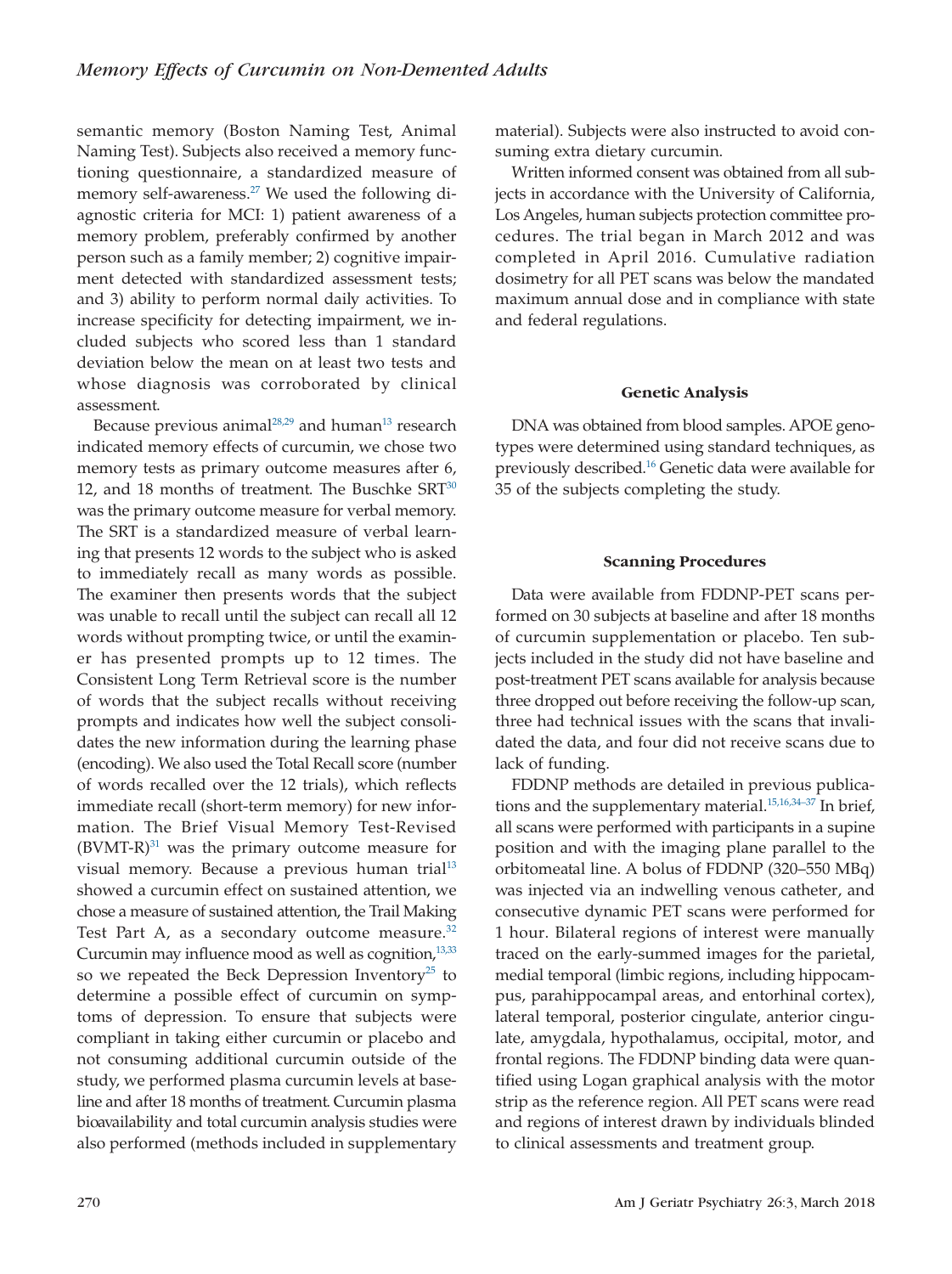#### **General Statistical Analysis**

Before statistical analyses, all data were inspected for outliers, skewness, kurtosis, and homogeneity of variance to ensure their appropriateness for parametric statistical tests. The curcumin and placebo groups were compared on baseline demographic and clinical characteristics with  $\chi^2$  statistics for categorical measures and t tests for continuous measures. All subjects with baseline data were used to examine all outcomes. Our primary and secondary outcome measures are continuous and were analyzed using a mixed-effects general linear model, as implemented in PROC MIXED in SAS v 9.4 (SAS Institute, Cary, NC). We included treatment group as the between-subject factor, time as the within-subject factor, and the interaction term between time and treatment group as predictors. Age and education level were used as covariates. We also examined using apolipoprotein E (APOE4) status and family history of dementia as additional covariates but findings were substantively similar, so we report results obtained with models with only age and education as covariates. Post hoc analyses determined the significance of between group differences and within-group changes. The significance threshold for each of the outcome measures was set at 0.05 (two-tailed).

#### **RESULTS**

#### **Participant Flow and Follow-Up**

A total of 46 subjects who met the study inclusion criteria were randomized; 6 withdrew from participation after randomization [\(Figure 1\)](#page-3-0). Of the remaining 40 subjects, 21 belonged to the curcumin group and 19 to the placebo group. One subject randomized to curcumin dropped out after the 12-month visit (reported heartburn and bloating due to study material), and two placebo subjects dropped out after the 6-month visit (one due to loss of interest and the other due to inability to take the pills). Subjects who withdrew did not differ significantly from those who completed the study in mean age or baseline cognitive measures.

For the curcumin group, mean (SD) follow-up was 18.7 (1.6) months; for the placebo group it was 18.5 (0.5) months. Treatment groups did not differ significantly in baseline demographic variables, age, sex ratio,

| <b>Baseline Characteristics of Subjects</b> |
|---------------------------------------------|
|                                             |

|                                         | Curcumin<br>$(N = 21)$ | Placebo<br>$(N = 19)$ |
|-----------------------------------------|------------------------|-----------------------|
| Age, years                              | 63.1(8.4)              | 62.9(9.4)             |
| Education, years <sup>a</sup>           | 17.5(2.0)              | 15.4(2.7)             |
| Sex, female, N (%)                      | 12(57)                 | 10(53)                |
| Mild cognitive impairment, N (%)        | 9(43)                  | 7(37)                 |
| <b>Montreal Cognitive Assessment</b>    | 26.7(2.6)              | 26.9(2.5)             |
| Wechsler Test of Adult Reading          | 41.1(2.6)              | 41.9(7.4)             |
| <b>Memory Functioning Questionnaire</b> |                        |                       |
| Frequency of Forgetting                 | 164.7 (38.8)           | 158.8 (17.7)          |
| Seriousness of Forgetting               | 89.8 (27.7)            | 80.3 (26.1)           |
| <b>Retrospective Functioning</b>        | 16.2(5.7)              | 17.5(6.1)             |
| <b>Mnemonics Usage</b>                  | 22.5(10.5)             | 24.5(9.7)             |
| Family history of dementia, N (%)       | 16(76)                 | 14(74)                |
| APOE4 carriers, N (%)                   | 8 (38)                 | 5(26)                 |
|                                         |                        |                       |

*Notes:* Values are means with standard deviations in parentheses, unless otherwise noted.

<span id="page-5-0"></span> $\mathrm{^{a}t_{(38)}} = 2.9, \mathrm{p} = 0.01.$ 

proportion with MCI, APOE4 status, family history of dementia, or in Montreal Cognitive Assessment, Beck Depression Inventory, or Memory Functioning Questionnaire scores (Table 1). They did differ significantly in educational achievement (curcumin group: 17.5 [2.0] years; placebo group: 15.4 [2.7] years; Table 1). Baseline levels of free curcumin were 0 ng/mL for both groups; at 18 months the free curcumin mean (SD) level (measured randomly throughout the day) was 26.2 (20.1) ng/mL (range, 3.0 to 67.3), and the mean (SD) placebo group level was 0.1 (0.3) ng/ml (range, 0 to 1.2), confirming that subjects were compliant in taking either curcumin or placebo and not consuming additional curcumin outside of the study. The bioavailability study confirmed Theracurmin's more rapid absorption and peak concentration compared with two other curcumin forms [\(Figure 2\)](#page-6-0).

#### **Cognitive Outcomes**

For the primary verbal memory outcome measure (Buschke SRT, Consistent Long-Term Recall), the group by time interaction term was statistically significant  $(F<sub>(1,37)</sub> = 4.4, p = 0.05)$ : The curcumin group showed significant improvement from baseline after 18 months of treatment (change = 20.3, ES = 0.63,  $t_{(37)} = 3.3$ ,  $p = 0.002$ ), and the placebo group did not show significant change (change = 1.9, ES = 0.06,  $t_{(37)} = 0.3$ ,  $p = 0.8$ ). The between group effect size was determined to be 0.68 [\(Table 2; Figure 3\)](#page-7-0). For the SRT Total score, the group by time interaction term did not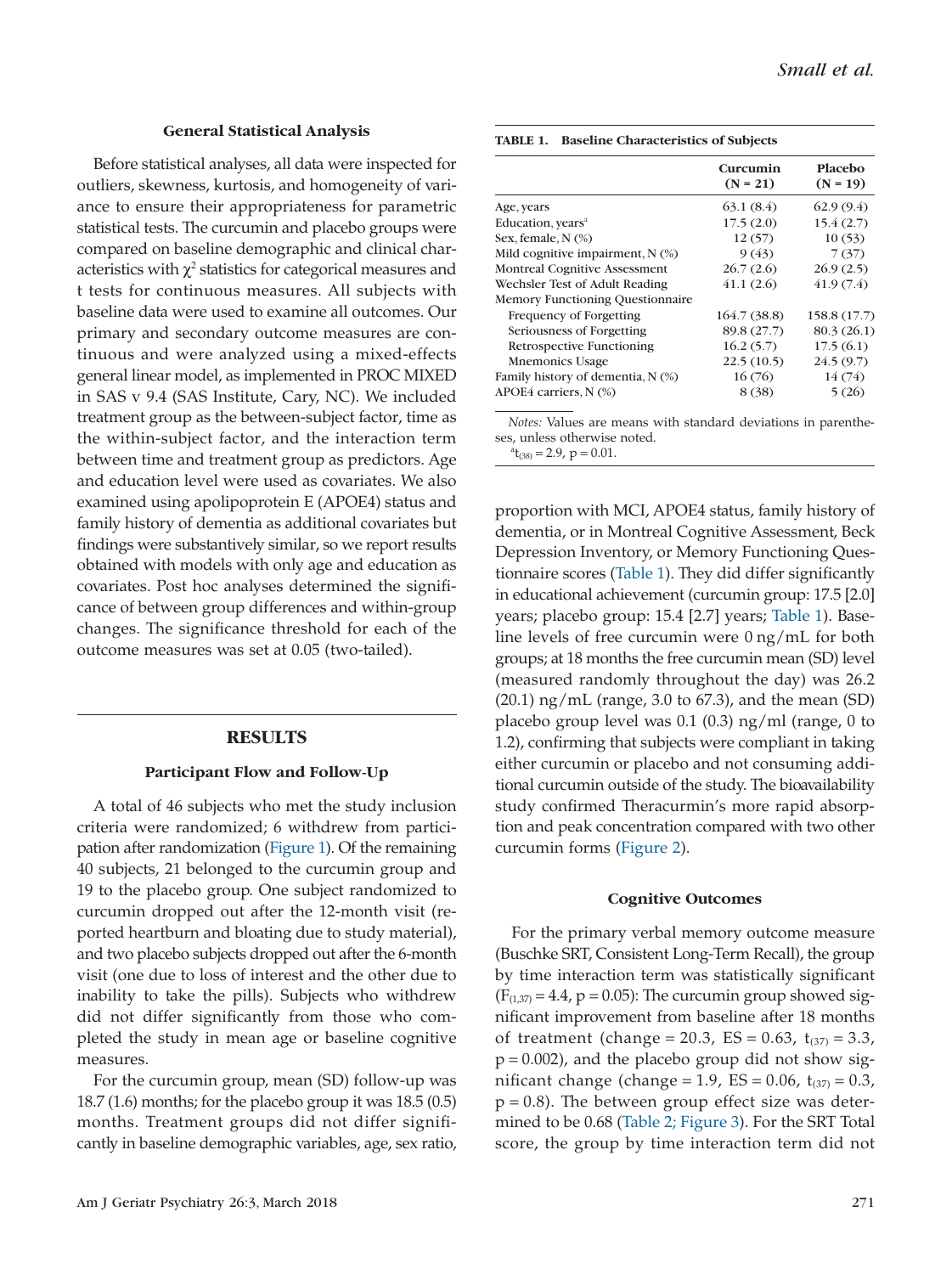<span id="page-6-0"></span>**FIGURE 2. Kinetics of curcumin absorption of blood collected at 0.5, 1, 2, 4, and 6 hours after capsule consumption. For the 10 healthy volunteers enrolled in the bioavailability study (see supplementary material), three forms of curcumin were compared. Theracurmin® was absorbed faster (T-max: 2 hours) than GNC Herbal Plus Standardized Turmeric® (4 hours; supplied by GNC [Pittsburgh, PA]) and Meriva® (6 hours; supplied by Indena SpA [Milan, Italy]). Theracurmin consumption also led to significantly higher peak concentrations (40.1 ± 13.3 -g/L) and areas under the curve (165 ± 64 -g × hour/L) compared with GNC Herbal Plus Turmeric (23.4 ± 18.8 -g/L, 74 ± 70 -g × hour/L), and Meriva (4.2 ± 4.6 -g/L, 9 ± 8 -g × hour/L).**



achieve statistical significance ( $F_{(1,37)} = 3.0$ ,  $p = 0.08$ ); however, the curcumin group showed significant improvement from baseline to 18 months (change = 8.0, ES = 0.53,  $t_{(37)} = 3.3$ , p = 0.002), whereas the placebo group did not show significant change (change = 1.6,  $ES = 0.02$ ,  $t_{(37)} = 0.6$ ,  $p = 0.5$ ).

For the primary visual memory outcome measure (BVMT-R), the group by time interaction was not significant  $(F<sub>(1,37)</sub> = 0.3, p = 0.5)$ , even though the curcumin group showed significant improvement from baseline to 18 months (change =  $3.7$ , ES =  $0.50$ ,  $t_{(37)} = 2.7$ ,  $p = 0.01$ ) and the placebo group did not (change = 2.0, ES = 0.26,  $t_{(37)} = 1.3$ , p = 0.2). For the BVMT-R Delay score, the group by time interaction term did not achieve statistical significance  $(F_{(1,37)} = 0.2)$ ,  $p = 0.08$ ); the curcumin group showed significant improvement from baseline to 18 months (change = 1.4, ES = 0.51,  $t_{(37)} = 2.9$ ,  $p = 0.006$ ), whereas the placebo group did not (change =  $0.2$ , ES =  $0.02$ ,  $t_{(37)} = 0.3$ ,  $p = 0.8$ ).

For the secondary outcome measure of attention (Trail Making Test Part A), the interaction term  $(F<sub>(1,37)</sub> = 4.8, p = 0.04)$  indicated that the change for the curcumin group was significantly greater compared with the change for the placebo group  $(ES = 0.67)$ . The curcumin group improved significantly from baseline to 18 months (change = 8.0, ES = 0.96,  $t_{(37)} = 4.9$ , p < 0.0001), and the placebo group did not show significant change (change = 2.8, ES = 0.28,  $t_{(37)} = 1.7$ ,  $p = 0.1$ ). At 18 months, the curcumin group also showed significant improvements in Beck Depression Inventory scores (change =  $-1.9$ , ES = 0.55, t<sub>(37)</sub> =  $-2.2$ , p = 0.04), and the placebo group did not (change  $=-0.4$ ,  $ES = 0.07$ ,  $t_{(37)} = -0.5$ , p = 0.6). Between group changes were not significantly different ( $F_{(1,37)} = 1.2$ ,  $p = 0.3$ ).

#### **FDDNP-PET Scan Results**

At baseline, regional FDDNP binding values did not differ significantly between the curcumin and placebo treatment groups [\(Table 3\)](#page-8-0). After 18 months of treatment, we found significant changes in mean FDDNP binding in two regions of interest. In the amygdala, between group changes did not reach significance  $(F_{(1,27)} = 3.7, p = 0.07)$ ; however, FDDNP binding levels declined significantly in the curcumin group (ES =  $-0.41$ , t<sub>(27)</sub> =  $-2.1$ , p = 0.04) whereas in the placebo group there was no significant change  $(ES = 0.08, t_{27}) = 0.5, p = 0.6)$ . Further, changes in amygdala binding values were significantly correlated with changes in Beck Depression Inventory scores in the curcumin group: Spearman  $r = 0.62$ ,  $p = 0.02$ . Changes in hypothalamic binding values were significantly different between the curcumin and placebo groups  $(F<sub>(1,27)</sub> = 5.8, p = 0.02; ES = 0.55):$  The change in the curcumin group was not significant whereas the placebo group showed a significant increase after 18 months (ES =  $-0.30$ , t<sub>(27)</sub> =  $-1.3$ , p = 0.2 versus ES = 0.26,  $t_{(27)} = 2.0$ ,  $p = 0.05$ ).

#### **Adverse Events**

Four curcumin-treated subjects and two placebotreated subjects experienced gastrointestinal side effects (transient abdominal pain, gastritis, or nausea). One subject receiving curcumin reported a temporary feeling of heat and pressure in the chest after FDDNP-PET scanning at baseline.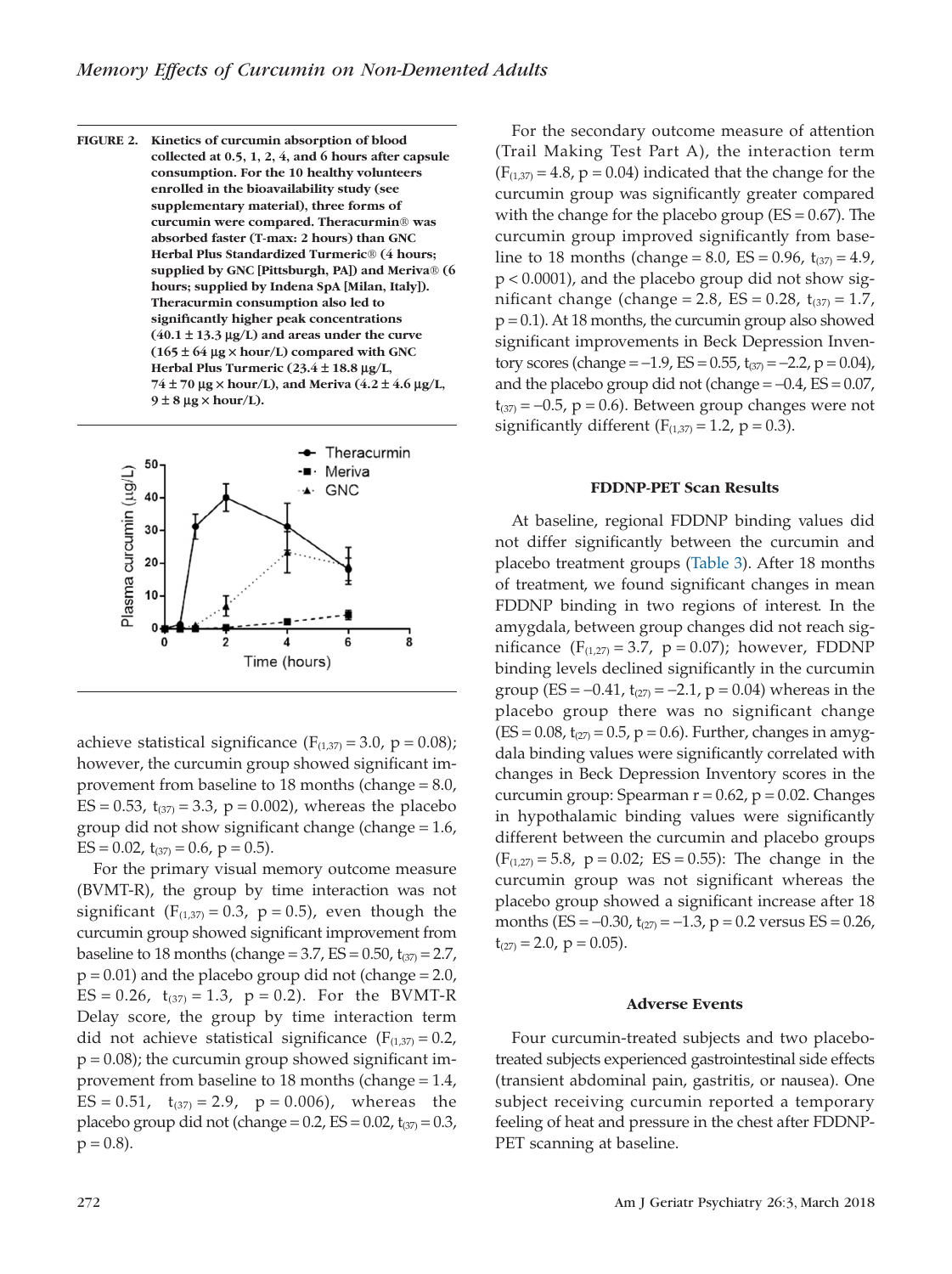|                                                                | Curcumin        |             |               |                 | Placebo     | <b>Effect Size</b>      |                    |                   |                         |
|----------------------------------------------------------------|-----------------|-------------|---------------|-----------------|-------------|-------------------------|--------------------|-------------------|-------------------------|
| <b>Measures</b>                                                | <b>Baseline</b> | 18-Month    | 0/0<br>Change | <b>Baseline</b> | 18-Month    | $\frac{0}{0}$<br>Change | Within<br>Curcumin | Within<br>Placebo | <b>Between</b><br>Group |
| <b>Buschke Selective</b>                                       |                 |             |               |                 |             |                         |                    |                   |                         |
| <b>Reminding Test</b><br><b>Consistent Long Term</b><br>Recall | 72.3 (31.6)     | 92.6(30.9)  | 28.1          | 73.7 (31.8)     | 75.6 (36.4) | 2.6                     | 0.63               | 0.06              | 0.68                    |
| Total                                                          | 113.7(13.9)     | 121.7(13.2) | 7.9           | 111.3(15.6)     | 112.9(18.4) | 1.4                     | 0.53               | 0.02              | 0.51                    |
| Long-Term Storage                                              | 112.1(18.7)     | 119.9(15.5) | 7.0           | 108.0(20.0)     | 111.2(23.8) | 3.0                     | 0.40               | 0.08              | 0.33                    |
| <b>Brief Visual Memory Test</b>                                |                 |             |               |                 |             |                         |                    |                   |                         |
| Recall                                                         | 19.2(6.9)       | 22.4(6.4)   | 16.7          | 20.3(6.0)       | 22.5(7.8)   | 10.8                    | 0.50               | 0.26              | 0.24                    |
| Delay                                                          | 7.3(2.7)        | 8.5(2.1)    | 16.4          | 8.3(2.5)        | 8.5(2.8)    | 2.4                     | 0.51               | 0.02              | 0.48                    |
| Trail Making Test Part A                                       | 32.6(9.3)       | 24.9(5.3)   | 23.6          | 30.5(8.3)       | 28.4(10.8)  | 7.4                     | 0.96               | 0.28              | 0.67                    |
| <b>Beck Depression Inventory</b>                               | 4.6(4.5)        | 2.7(2.5)    | 41.3          | 4.4(3.4)        | 4.0(5.0)    | 10.0                    | 0.55               | 0.07              | 0.48                    |

<span id="page-7-0"></span>**TABLE 2. Baseline and 18-Month Cognitive and Mood Scores, Percent Changes, and Effect Sizes**

*Notes:* Values are provided as mean (standard deviation).

**FIGURE 3. For the primary verbal memory outcome measure (Buschke SRT, Consistent Long-Term Recall), the curcumin group showed significant improvement from baseline after 18 months of treatment** (change = 20.3, ES = 0.63,  $t_{(37)}$  = 3.3, **p = 0.002); the placebo group did not show significant change (change = 1.9, ES = 0.06,**  $t_{(37)} = 0.3$ ,  $p = 0.8$ ), and between group differences were significant  $(t_{(37)} = 2.1, ES = 0.68, p = 0.05)$ .



#### **DISCUSSION**

These findings suggest that daily oral ingestion of a bioavailable and safe form of curcumin improves memory performance over an 18-month period in middle-aged and older non-demented adults. Moreover, such daily oral curcumin consumption may lead to less neuropathological accumulation in the amygdala and hypothalamus.

Volunteers taking Theracurmin demonstrated significant memory improvement after 18 months as measured by the Buschke SRT, and the Consistent Long-Term Retrieval score showed significant curcumin–placebo between-group differences,with an effect size of 0.68. The Consistent Long-Term Retrieval score reflects the subject's ability to consolidate new information (short-term memory) and continuously recall the target information over time. Previous research has shown that the Buschke SRT is a sensitive cognitive measure that can predict future cognitive decline and intervention response<sup>38-41</sup> in people with age-associated memory complaints as well as those with dementia. The observation that the secondary attention outcome measure (Trail Making Test Part A) also demonstrated significant between-group differences further supports the conclusion that long-term Theracurmin consumption offers benefits to cognitive functioning over an 18-month period.

The finding that curcumin compared with placebo consumption may lead to less FDDNP binding in the amygdala and the hypothalamus brain regions that are part of the limbic system—further supports these cognitive findings. The amygdala performs a role in memory processing, decisionmaking, and emotional responses. In addition to linking the nervous system to the endocrine system, the hypothalamus plays a role in processing emotional responses, and neurofibrillary degeneration in the hypothalamus affects neurons that innervate cortical regions involved in Alzheimer disease.<sup>42</sup>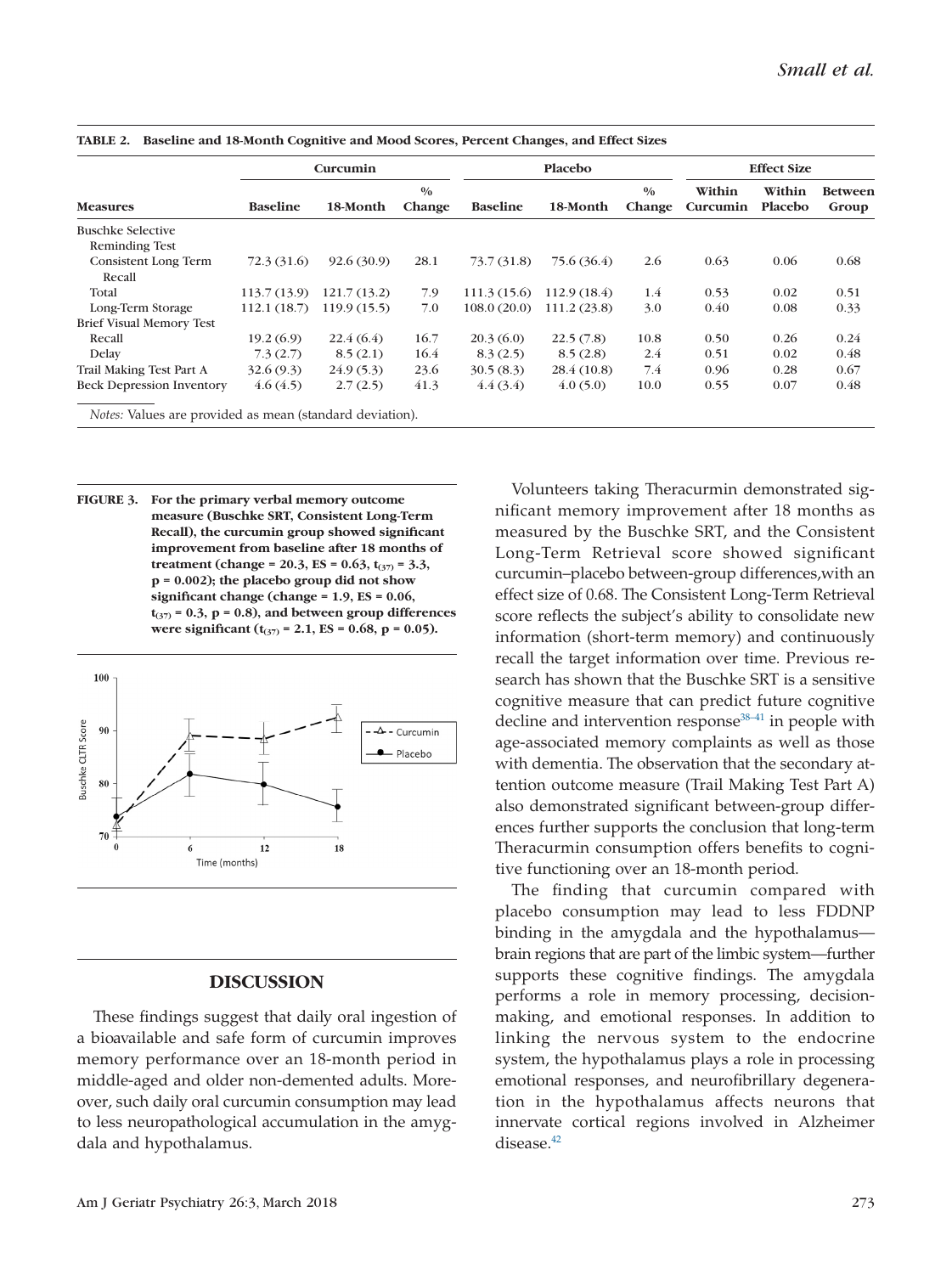| Regions                   | Curcumin        |            |               |                 | Placebo    |                         | <b>Effect Size</b> |                   |                         |  |
|---------------------------|-----------------|------------|---------------|-----------------|------------|-------------------------|--------------------|-------------------|-------------------------|--|
|                           | <b>Baseline</b> | 18-Month   | 0/0<br>Change | <b>Baseline</b> | 18-Month   | $\frac{0}{0}$<br>Change | Within<br>Curcumin | Within<br>Placebo | <b>Between</b><br>Group |  |
| Frontal                   | 1.11(0.05)      | 1.10(0.06) | $-0.63$       | 1.15(0.08)      | 1.13(0.08) | $-1.52$                 | $-0.13$            | $-0.22$           | $-0.10$                 |  |
| Parietal                  | 1.04(0.06)      | 1.06(0.06) | 1.38          | 1.07(0.05)      | 1.07(0.05) | $-0.51$                 | 0.24               | $-0.11$           | $-0.35$                 |  |
| Lat Temp                  | 1.11(0.05)      | 1.12(0.05) | 0.64          | 1.13(0.08)      | 1.14(0.07) | 0.50                    | 0.14               | 0.08              | $-0.06$                 |  |
| Med Temp                  | 1.16(0.06)      | 1.17(0.07) | 0.52          | 1.18(0.07)      | 1.19(0.06) | 1.31                    | 0.09               | 0.23              | 0.14                    |  |
| Post Cingul               | 1.13(0.06)      | 1.12(0.05) | $-0.88$       | 1.14(0.08)      | 1.14(0.06) | $-0.17$                 | $-0.19$            | $-0.03$           | 0.16                    |  |
| Ant Cingul                | 1.18(0.06)      | 1.18(0.05) | $-0.16$       | 1.22(0.09)      | 1.20(0.08) | $-1.50$                 | $-0.04$            | $-0.21$           | $-0.17$                 |  |
| Amygdala <sup>a</sup>     | 1.29(0.06)      | 1.26(0.06) | $-2.05$       | 1.31(0.11)      | 1.32(0.10) | 0.62                    | $-0.41$            | 0.08              | 0.48                    |  |
| Hypothalamus <sup>b</sup> | 1.42(0.06)      | 1.40(0.06) | $-1.31$       | 1.42(0.14)      | 1.46(0.13) | 2.52                    | $-0.30$            | 0.26              | 0.55                    |  |

<span id="page-8-0"></span>**TABLE 3. Baseline and 18-Month Regional FDDNP Binding Levels, Percent Changes, and Effect Sizes**

*Notes:* Values are provided as mean (standard deviation). Ant Cingul: anterior cingulate; Lat Temp: lateral temporal; Med Temp: medial temporal; Post Cingul: posterior cingulate.

<span id="page-8-1"></span> $^{\textrm{a}}$ Trend in between group difference (p = 0.07); significant decrease within the curcumin group (p = 0.04).

<span id="page-8-2"></span> $\mathrm{^{b}S}$ ignificant between group difference (p = 0.02); significant increase within the placebo group (p = 0.05).

Previous research has shown that FDDNP binding levels in non-demented middle-aged and older people vary according to symptoms of anxiety and depression,<sup>43</sup> and patients with major depression in late life show elevated FDDNP binding values.<sup>44</sup>Moreover, both preclinical and clinical trials suggest possible antidepressant and antianxiety effects of curcumin.<sup>45,46</sup> Such findings suggest that curcumin's cognitive benefits could be mediated through effects on brain regions such as the amygdala and hypothalamus that control both mood and memory. Consistent with this hypothesis was our finding that the curcumin group showed significant improvements in Beck Depression Inventory scores, whereas the placebo group did not, and further, increases in amygdala FDDNP binding levels were significantly associated with mood changes in the curcumin treated group. Subjects with significant symptoms of depression or anxiety were excluded from this study. If curcumin's putative effects are mediated in part through its mood stabilizing impact, these results may have been greater had we not excluded subjects with more severe symptoms of depression and anxiety.

Exactly how curcumin may exert cognitive and mood effects is not certain, but several potential mechanisms could explain our findings. Curcumin reduces inflammation, $47$  and heightened brain inflammation has been linked to both Alzheimer disease and major depression[.48–50](#page-11-5) Curcumin also has powerful antioxidant properties, and oxidative stress is central in the early pathogenesis of Alzheimer disease.<sup>51</sup> Curcumin's possible brain health benefits also may result from its disruption of the formation, accumulation, and toxicity of amyloid plaques; facilitation of macrophage uptake and ingestion of plaques; anti-proliferative actions on microglia; interaction with such neurotoxic heavy metals as cadmium and lead; inhibition of cholesterol formation; and decreases in serum peroxides. $2,3,52-57$ 

As in any study, methodological issues deserve comment. Only approximately 15% of the screened volunteers were included in the study, and our recruitment method yielded a sample of motivated, educated, physically healthy subjects concerned about age-related memory problems. The sample, therefore, was not representative of the general population. As for all PET imaging studies, several factors can influence results, including use of concomitant medications and head motion during imaging[.15](#page-10-10) In addition, curcumin has the potential to interfere with FDDNP binding to amyloid $58$  and tau, $59$  and it is important to consider whether curcumin consumption may have affected FDDNP binding to plaques and tangles at the 18 month follow-up scans. This is unlikely, however, for multiple reasons. Amyloid and tau curcumin binding experiments reported in the literature have been performed in vitro with brain slices $60$  or such methods as X-ray crystallography,<sup>61</sup> which do not take into consideration the intestinal or blood–brain barrier transport properties of curcumin. Moreover, curcumin's low intestinal absorption, rapid metabolism, and systemic elimination severely limit its central bioavailability.<sup>62</sup> In addition, curcumin penetrability through the blood– brain barrier has been shown to be negligible.<sup>63</sup>

The use of adjuvants that block curcumin metabolism, or nanoparticles, liposomes, phospholipid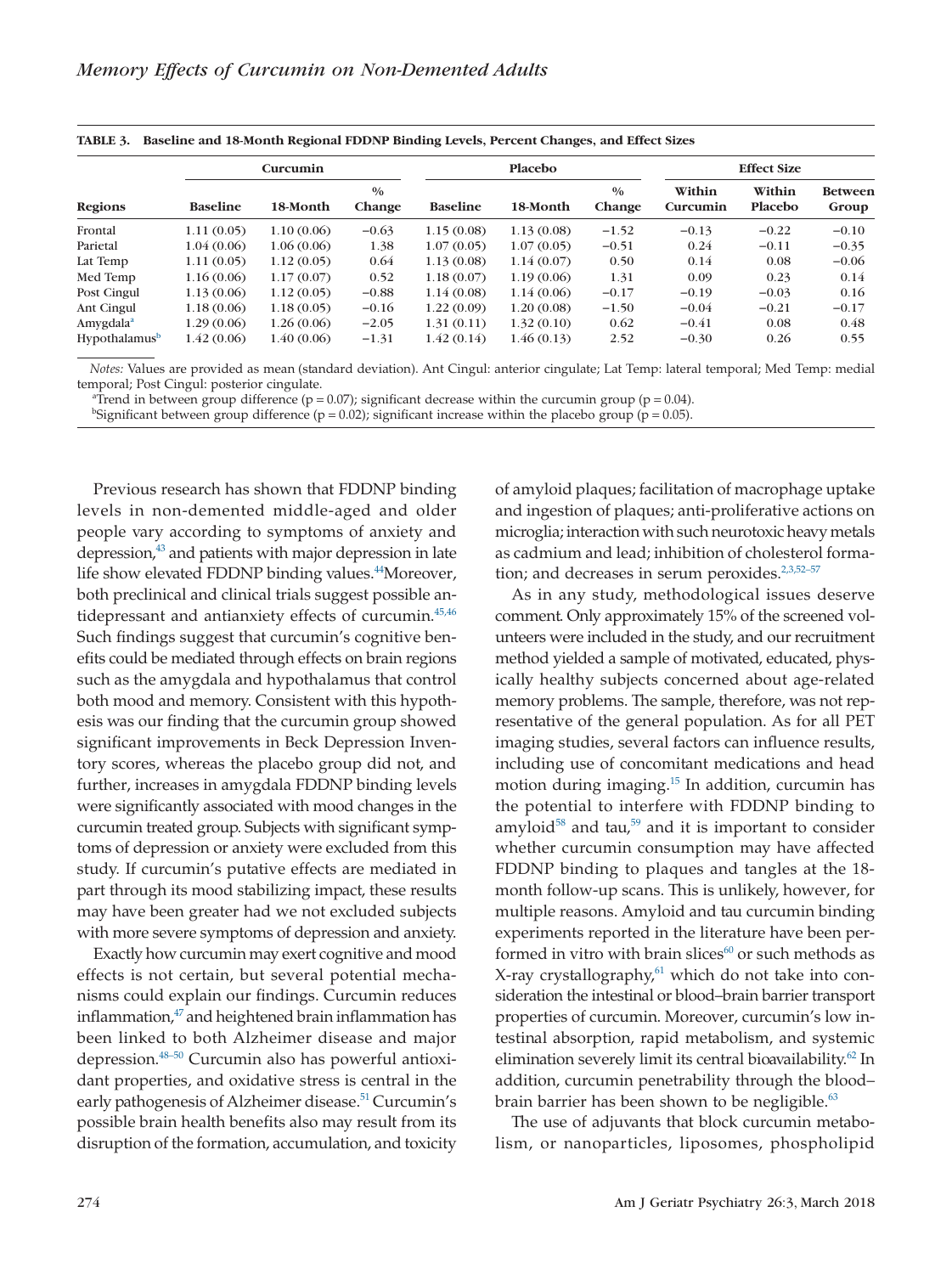complexes, and other strategies have improved its bioavailability somewhat, but only as defined as increased curcumin blood levels<sup>8,64-66</sup> with minimum effects on curcumin availability to the brain. Thus, factors other than direct brain amyloid or tau aggregate binding are more likely to explain curcumin's brain health effects. Abundant evidence indicates that curcumin's in vivo central effect of reducing amyloid accumulation might derive from multiple activities beyond direct binding inhibition of aggregate formation[.66](#page-11-13) These curcumin effects may be mediated through the gut-controlled inflammatory processes in the body, involving multiple pathways, including metal chelation, limitation of oxidative damage, and reduction of cholesterol, proinflammatory cytokines, and lipids.<sup>2,3,52-54,56,57,62</sup>

The relatively small sample size in this study warrants caution in interpreting our results and limits their generalizability. Another limitation was that we did not correct for multiple tests in the analyses as this was a pilot trial. Further, the FDDNP-PET results were on a subset of the total sample, should be considered exploratory, and require replication in a larger sample. We controlled for education in all the analyses, but we cannot rule out the possibility that the relatively small but significant difference in educational level between the two treatment groups may have had an effect. Forty percent of the sample  $(N = 16)$  was diagnosed with MCI. Although the proportion of MCI subjects did not differ between the two treatment groups, the number of subjects with MCI was too small to determine whether the findings were being driven by those with or without MCI. We intend to examine MCI and normal aging subjects separately in a future trial with a larger sample size.

Despite such limitations, this study has several strengths, including the relatively long treatment duration with a bioavailable form of curcumin; the focus on non-demented middle-aged and older adults rather than subjects with more advanced neurodegeneration; the use of sensitive cognitive measures to track memory effects; and exploration of possible concurrent effects of curcumin on brain plaque and tangle burden. Our positive findings that daily use of Theracurmin, a bioavailable form of curcumin, improves memory and decreases amyloid and tau binding in the amygdala and hypothalamus are encouraging that this relatively inexpensive and nontoxic treatment may have a potential for not only improving age-related memory decline but also preventing or possibly staving off progression of neurodegeneration and eventually future symptoms of Alzheimer disease. These results warrant further study in similar populations to confirm the observed cognitive benefits of curcumin and elucidate the underlying mechanisms responsible for such effects.

*Supported by the Ahmanson Foundation, McComb Foundation, McMahan Foundation, Bob and Marion Wilson, Fran and Ray Stark Foundation Fund for Alzheimer's Disease Research, Plott Professorship (JRB), and the Parlow-Solomon Professorship (GWS), as well as grants P01- AG025831, AG13308, P50 AG 16570, MH/AG58156, MH52453, AG10123, and M01-RR00865 from the National Institutes of Health; contract DE-FC03-87-ER60615 from the U.S. Department of Energy; and the General Clinical Research Centers Program. The authors thank Shayna Greenberg, Dev Darshan Khalsa, and Anya Rosensteel for help in recruitment, data management, and study coordination; John Williams, University of California, Los Angeles, Nuclear Medicine Clinic, for performing the PET scans; and Vladimir Kepe, Cleveland Clinic, for developing the FDDNP-PET analysis procedures for proteinopathies in patients with neurodegenerative diseases.*

*The University of California, Los Angeles, owns a U.S. patent (6,274,119) entitled "Methods for Labeling ß-Amyloid Plaques and Neurofibrillary Tangles", which has been licensed to TauMark, LLC. Drs. Small, Satyamurthy, Huang, and Barrio are among the inventors and have financial interest in TauMark, LLC. Dr. Small also reports having served as an advisor to and/or having received lecture fees from Allergan, Argentum, Axovant, Cogniciti, Forum Pharmaceuticals, Herbalife, Janssen, Lundbeck, Lilly, Novartis, Otsuka, and Pfizer. Dr. Heber reports receiving consulting fees from Herbalife, and the McCormick Science Institute. The manufacturer of Theracurmin, Theravalues Corporation, provided the Theracurmin and placebo for the trial, funds for laboratory testing of blood curcumin levels, and funds for Dr. Small's travel to the 2017 Alzheimer's Association International Conference for presentation of the findings.*

## **APPENDIX: SUPPLEMENTARY MATERIAL**

Supplementary data to this article can be found online at [doi:10.1016/j.jagp.2017.10.010.](https://doi.org/10.1016/j.jagp.2017.10.010)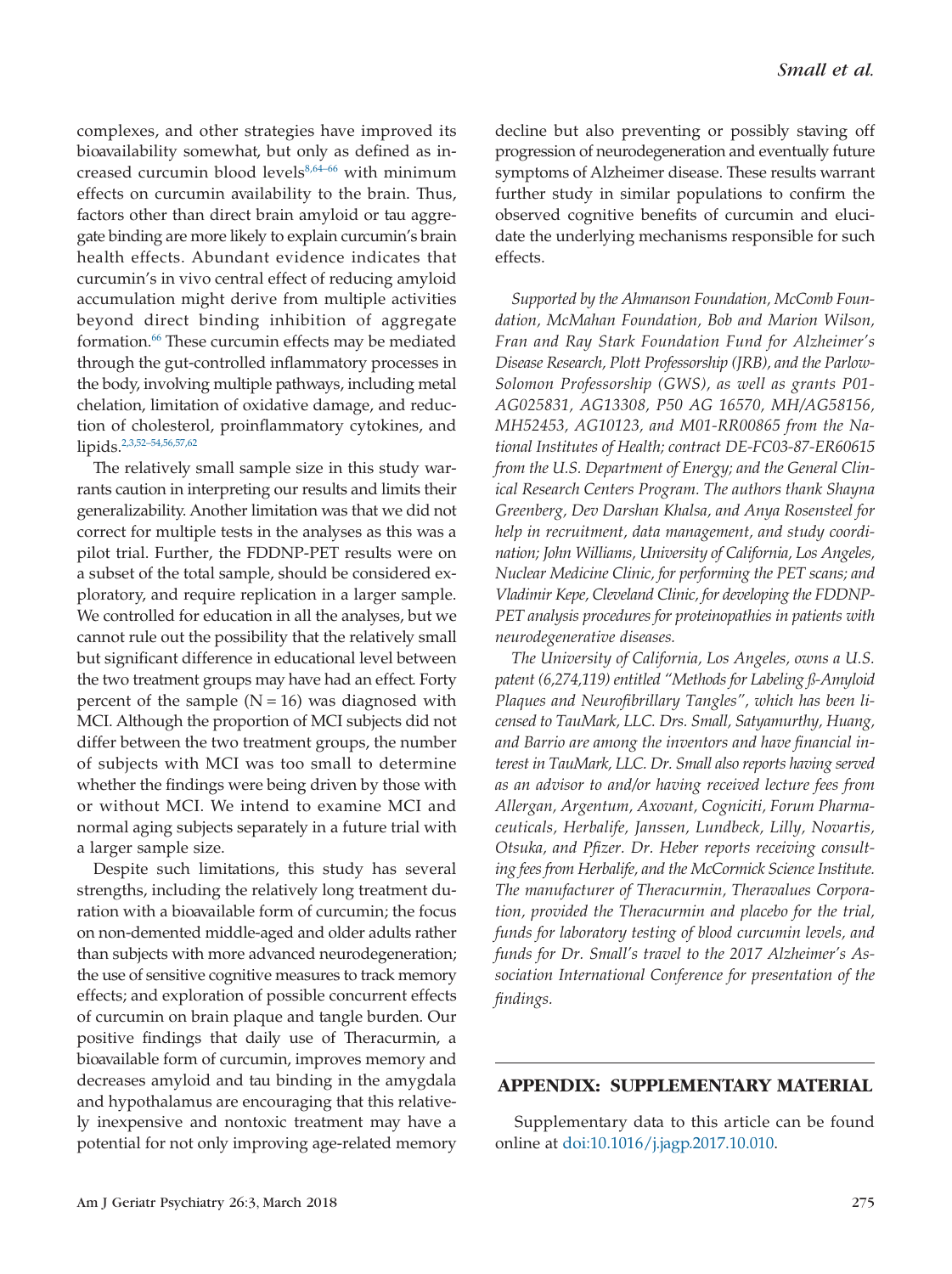#### **References**

- <span id="page-10-0"></span>1. [Mazzanti G, Di Giacomo S: Curcumin and resveratrol in the man](http://refhub.elsevier.com/S1064-7481(17)30511-0/sr0010)[agement of cognitive disorders: what is the clinical evidence?](http://refhub.elsevier.com/S1064-7481(17)30511-0/sr0010) [Molecules 2016; 21:1243](http://refhub.elsevier.com/S1064-7481(17)30511-0/sr0010)
- <span id="page-10-1"></span>2. [Shytle RD, Tan J, Bickford PC, et al: Optimized turmeric extract](http://refhub.elsevier.com/S1064-7481(17)30511-0/sr0015) reduces β[-amyloid and phosphorylated tau protein burden](http://refhub.elsevier.com/S1064-7481(17)30511-0/sr0015) [in Alzheimer's transgenic mice. Curr Alzheimer Res 2012; 9:500–](http://refhub.elsevier.com/S1064-7481(17)30511-0/sr0015) [506](http://refhub.elsevier.com/S1064-7481(17)30511-0/sr0015)
- 3. [Goozee KG, Shah TM, Sohrabi HR, et al: Examining the potential](http://refhub.elsevier.com/S1064-7481(17)30511-0/sr0020) [clinical value of curcumin in the prevention and diagnosis of Al](http://refhub.elsevier.com/S1064-7481(17)30511-0/sr0020)[zheimer's disease. Br J Nutr 2016; 115:449–465](http://refhub.elsevier.com/S1064-7481(17)30511-0/sr0020)
- <span id="page-10-2"></span>4. [Shaji S, Bose S, Verghese A: Prevalence of dementia in an](http://refhub.elsevier.com/S1064-7481(17)30511-0/sr0025) [urban population in Kerala, India. Br J Psychiatry 2005; 186:136–](http://refhub.elsevier.com/S1064-7481(17)30511-0/sr0025) [140](http://refhub.elsevier.com/S1064-7481(17)30511-0/sr0025)
- 5. [Ng TP, Chiam PC, Lee T, et al: Curry consumption and cognitive](http://refhub.elsevier.com/S1064-7481(17)30511-0/sr0030) [function in the elderly. Am J Epidemiol 2006; 164:898–906](http://refhub.elsevier.com/S1064-7481(17)30511-0/sr0030)
- <span id="page-10-3"></span>6. [Baum L,Lam CW,Cheung SK,et al:Six-month randomized,placebo](http://refhub.elsevier.com/S1064-7481(17)30511-0/sr0035)controlled, double-blind, pilot clinical trial of curcumin in patients [with Alzheimer disease. J Clin Psychopharmacol 2008; 28:110–](http://refhub.elsevier.com/S1064-7481(17)30511-0/sr0035) [113](http://refhub.elsevier.com/S1064-7481(17)30511-0/sr0035)
- 7. [Ringman JM, Frautschy SA, Teng E, et al: Oral curcumin for Al](http://refhub.elsevier.com/S1064-7481(17)30511-0/sr0040)zheimer's disease: tolerability and efficacy in a 24-week randomized, [double blind,placebo-controlled study.Alzheimers Res Ther 2012;](http://refhub.elsevier.com/S1064-7481(17)30511-0/sr0040) [4:43](http://refhub.elsevier.com/S1064-7481(17)30511-0/sr0040)
- <span id="page-10-4"></span>8. [Sasaki H, Sunagawa Y, Takahashi K, et al: Innovative preparation](http://refhub.elsevier.com/S1064-7481(17)30511-0/sr0045) [of curcumin for improved oral bioavailability.Biol Pharm Bull 2011;](http://refhub.elsevier.com/S1064-7481(17)30511-0/sr0045) [34:660–665](http://refhub.elsevier.com/S1064-7481(17)30511-0/sr0045)
- <span id="page-10-5"></span>9. [Sperling RA, Aisen PS, Beckett LA, et al: Toward defining the pre](http://refhub.elsevier.com/S1064-7481(17)30511-0/sr0050)[clinical stages of Alzheimer's disease: recommendations from the](http://refhub.elsevier.com/S1064-7481(17)30511-0/sr0050) [National Institute on Aging and the Alzheimer's Association work](http://refhub.elsevier.com/S1064-7481(17)30511-0/sr0050)[group. Alzheimers Dement 2011; 7:280–292](http://refhub.elsevier.com/S1064-7481(17)30511-0/sr0050)
- <span id="page-10-6"></span>10. [Braak H, Braak E: Neuropathological staging of Alzheimer-related](http://refhub.elsevier.com/S1064-7481(17)30511-0/sr0055) [changes. Acta Neuropathol \(Berl\) 1991; 82:239–259](http://refhub.elsevier.com/S1064-7481(17)30511-0/sr0055)
- 11. [Price JL,Morris JC:Tangles and plaques in nondemented aging and](http://refhub.elsevier.com/S1064-7481(17)30511-0/sr0060) ["preclinical" Alzheimer's disease. Ann Neurol 1999; 45:358–368](http://refhub.elsevier.com/S1064-7481(17)30511-0/sr0060)
- <span id="page-10-7"></span>12. [Rainey-Smith SR, Brown BM, Sohrabi HR, et al: Curcumin and cog](http://refhub.elsevier.com/S1064-7481(17)30511-0/sr0065)[nition: a randomised, placebo-controlled, double-blind study of](http://refhub.elsevier.com/S1064-7481(17)30511-0/sr0065) [community-dwelling older adults. Br J Nutr 2016; 115:2106–](http://refhub.elsevier.com/S1064-7481(17)30511-0/sr0065) [2113](http://refhub.elsevier.com/S1064-7481(17)30511-0/sr0065)
- <span id="page-10-8"></span>13. [Cox KH,Pipingas A,Scholey AB:Investigation of the effects of solid](http://refhub.elsevier.com/S1064-7481(17)30511-0/sr0070) [lipid curcumin on cognition and mood in a healthy older popu](http://refhub.elsevier.com/S1064-7481(17)30511-0/sr0070)[lation. J Psychopharmacol 2015; 29:642–651](http://refhub.elsevier.com/S1064-7481(17)30511-0/sr0070)
- <span id="page-10-9"></span>14. [Shoghi-Jadid K, Small GW, Agdeppa ED, et al: Localization of neu](http://refhub.elsevier.com/S1064-7481(17)30511-0/sr0075)[rofibrillary tangles and beta-amyloid plaques in the brains of living](http://refhub.elsevier.com/S1064-7481(17)30511-0/sr0075) [patients with Alzheimer's disease. Am J Geriatr Psychiatry 2002;](http://refhub.elsevier.com/S1064-7481(17)30511-0/sr0075) [10:24–35](http://refhub.elsevier.com/S1064-7481(17)30511-0/sr0075)
- <span id="page-10-10"></span>15. [Small GW, Kepe V, Ercoli LM, et al: PET of brain amyloid and tau](http://refhub.elsevier.com/S1064-7481(17)30511-0/sr0080) [in mild cognitive impairment. N Engl J Med 2006; 355:2652–](http://refhub.elsevier.com/S1064-7481(17)30511-0/sr0080) [2663](http://refhub.elsevier.com/S1064-7481(17)30511-0/sr0080)
- <span id="page-10-11"></span>16. [Small GW, Siddarth P, Burggren AC, et al: Influence of cognitive](http://refhub.elsevier.com/S1064-7481(17)30511-0/sr0085) [status, age, and APOE-4 genetic risk on brain FDDNP positron](http://refhub.elsevier.com/S1064-7481(17)30511-0/sr0085)[emission tomography imaging in persons without dementia. Arch](http://refhub.elsevier.com/S1064-7481(17)30511-0/sr0085) [Gen Psychiatry 2009; 66:81–87](http://refhub.elsevier.com/S1064-7481(17)30511-0/sr0085)
- <span id="page-10-12"></span>17. [Kanai M, Imaizumi A, Otsuka Y, et al: Dose-escalation and phar](http://refhub.elsevier.com/S1064-7481(17)30511-0/sr0090)[macokinetic study of nanoparticle curcumin,a potential anticancer](http://refhub.elsevier.com/S1064-7481(17)30511-0/sr0090) [agent with improved bioavailability, in healthy human volun](http://refhub.elsevier.com/S1064-7481(17)30511-0/sr0090)[teers. Cancer Chemother Pharmacol 2012; 69:65–70](http://refhub.elsevier.com/S1064-7481(17)30511-0/sr0090)
- <span id="page-10-13"></span>18. Small GW, Siddarth P, Kepe V, et al: Prediction of cognitive decline [by positron emission tomography of brain amyloid and tau. Arch](http://refhub.elsevier.com/S1064-7481(17)30511-0/sr0095) [Neurol 2012; 69:215–222](http://refhub.elsevier.com/S1064-7481(17)30511-0/sr0095)
- <span id="page-10-14"></span>19. [Petersen RC: Mild cognitive impairment as a diagnostic entity.](http://refhub.elsevier.com/S1064-7481(17)30511-0/sr0100) [J Intern Med 2004; 256:183–194](http://refhub.elsevier.com/S1064-7481(17)30511-0/sr0100)
- <span id="page-10-15"></span>20. [American Psychiatric Association:Diagnostic and Statistical Manual](http://refhub.elsevier.com/S1064-7481(17)30511-0/sr0105) [of Mental Disorders. Fifth ed. Arlington, VA: American Psychiat](http://refhub.elsevier.com/S1064-7481(17)30511-0/sr0105)[ric Publishing, 2013](http://refhub.elsevier.com/S1064-7481(17)30511-0/sr0105)
- 21. [McKhann G, Drachman D, Folstein M, et al: Clinical diagnosis of](http://refhub.elsevier.com/S1064-7481(17)30511-0/sr0110) [Alzheimer's disease: report of the NINCDS-ADRDA work group](http://refhub.elsevier.com/S1064-7481(17)30511-0/sr0110) [under the auspices of the Department of Health and Human Ser](http://refhub.elsevier.com/S1064-7481(17)30511-0/sr0110)[vices Task Force on Alzheimer's disease.Neurology 1984;34:939–](http://refhub.elsevier.com/S1064-7481(17)30511-0/sr0110) [944](http://refhub.elsevier.com/S1064-7481(17)30511-0/sr0110)
- <span id="page-10-16"></span>22. [Agdeppa ED, Kepe V, Petric A, et al: In vitro detection of \(S\)](http://refhub.elsevier.com/S1064-7481(17)30511-0/sr0115) [naproxen and ibuprofen binding to plaques in the Alzheimer's](http://refhub.elsevier.com/S1064-7481(17)30511-0/sr0115) [brain using the positron emission tomography molecular imaging](http://refhub.elsevier.com/S1064-7481(17)30511-0/sr0115) [probe 2-\(1-{6-\[\(2-\[18F\]fluoroethyl\)\(methyl\)amino\]-2-naphthyl](http://refhub.elsevier.com/S1064-7481(17)30511-0/sr0115) [}ethylidene\)malononitrile. Neuroscience 2003; 117:723–730](http://refhub.elsevier.com/S1064-7481(17)30511-0/sr0115)
- <span id="page-10-17"></span>23. [Knopman DS, DeKosky ST, Cummings JL, et al: Practice parame](http://refhub.elsevier.com/S1064-7481(17)30511-0/sr0120)[ter: diagnosis of dementia \(an evidence-based review\): report of](http://refhub.elsevier.com/S1064-7481(17)30511-0/sr0120) [the Quality Standards Subcommittee of the American Academy](http://refhub.elsevier.com/S1064-7481(17)30511-0/sr0120) [of Neurology. Neurology 2001; 56:1143–1153](http://refhub.elsevier.com/S1064-7481(17)30511-0/sr0120)
- <span id="page-10-18"></span>24. [Rossetti HC, Lacritz LH, Cullum CM, et al: Normative data for the](http://refhub.elsevier.com/S1064-7481(17)30511-0/sr0125) [Montreal Cognitive Assessment \(MOCA\) in a population-based](http://refhub.elsevier.com/S1064-7481(17)30511-0/sr0125) [sample. Neurology 2011; 77:1272–1275](http://refhub.elsevier.com/S1064-7481(17)30511-0/sr0125)
- <span id="page-10-19"></span>25. [Beck AT, Ward CH, Mendelson M, et al: An inventory for measur](http://refhub.elsevier.com/S1064-7481(17)30511-0/sr0130)[ing depression. Arch Gen Psychiatry 1961; 4:561–571](http://refhub.elsevier.com/S1064-7481(17)30511-0/sr0130)
- 26. [Lezak M, Howieson D, Loring D: Neuropsychological](http://refhub.elsevier.com/S1064-7481(17)30511-0/sr0135) [Assessment. Fourth ed. New York: Oxford University Press,](http://refhub.elsevier.com/S1064-7481(17)30511-0/sr0135) [2004](http://refhub.elsevier.com/S1064-7481(17)30511-0/sr0135)
- <span id="page-10-20"></span>27. [Gilewski MJ, Zelinski EM, Schaie KW: The Memory Functioning](http://refhub.elsevier.com/S1064-7481(17)30511-0/sr0140) [Questionnaire for assessment of memory complaints in adult](http://refhub.elsevier.com/S1064-7481(17)30511-0/sr0140)[hood and old age. Psychol Aging 1990; 5:482–490](http://refhub.elsevier.com/S1064-7481(17)30511-0/sr0140)
- <span id="page-10-21"></span>28. [Da Costa P, Goncalves JF, Baldissarelli J, et al: Curcumin attenu](http://refhub.elsevier.com/S1064-7481(17)30511-0/sr0145)[ates memory deficits and the impairment of cholinergic and](http://refhub.elsevier.com/S1064-7481(17)30511-0/sr0145) [purinergic signaling in rats chronically exposed to cadmium.Environ](http://refhub.elsevier.com/S1064-7481(17)30511-0/sr0145) [Toxicol 2017; 32:70–83](http://refhub.elsevier.com/S1064-7481(17)30511-0/sr0145)
- 29. [Wang P, Su C, Li R, et al: Mechanisms and effects of curcumin on](http://refhub.elsevier.com/S1064-7481(17)30511-0/sr0150) [spatial learning and memory improvement in APPswe/PS1dE9 mice.](http://refhub.elsevier.com/S1064-7481(17)30511-0/sr0150) [J Neurosci Res 2014; 92:218–231](http://refhub.elsevier.com/S1064-7481(17)30511-0/sr0150)
- <span id="page-10-22"></span>30. [Buschke H: Selective reminding for analysis of memory and learn](http://refhub.elsevier.com/S1064-7481(17)30511-0/sr0155)[ing. J Verbal Learning Verbal Behav 1973; 12:543–550](http://refhub.elsevier.com/S1064-7481(17)30511-0/sr0155)
- <span id="page-10-23"></span>31. Benedict RHD, Schretlen D, Groninger L, et al: Revision of the Brief [Visuospatial Memory Test: studies of normal performance, relia](http://refhub.elsevier.com/S1064-7481(17)30511-0/sr0160)[bility, and validity. Psychol Assess 1996; 8:145–153](http://refhub.elsevier.com/S1064-7481(17)30511-0/sr0160)
- <span id="page-10-24"></span>32. [Salthouse TA: What cognitive abilities are involved in trail](http://refhub.elsevier.com/S1064-7481(17)30511-0/sr0165)[making performance? Intelligence 2011; 39:222–232](http://refhub.elsevier.com/S1064-7481(17)30511-0/sr0165)
- 33. [Sanmukhani J, Satodia V, Trivedi J, et al: Efficacy and safety of](http://refhub.elsevier.com/S1064-7481(17)30511-0/sr0170) [curcumin in major depressive disorder: a randomized controlled](http://refhub.elsevier.com/S1064-7481(17)30511-0/sr0170) [trial. Phytother Res 2014; 28:579–585](http://refhub.elsevier.com/S1064-7481(17)30511-0/sr0170)
- 34. [Liu J, Kepe V, Zabjek A, et al: High-yield, automated radiosynthesis](http://refhub.elsevier.com/S1064-7481(17)30511-0/sr0175) [of 2-\(1-6-\[\(2-\[18F\]fluoroethyl\)\(methyl\)amino\]-2-naphthylethylidene](http://refhub.elsevier.com/S1064-7481(17)30511-0/sr0175) [\)malononitrile \(\[18F\]FDDNP\) ready for animal or human admin](http://refhub.elsevier.com/S1064-7481(17)30511-0/sr0175)[istration. Mol Imaging Biol 2007; 9:6–16](http://refhub.elsevier.com/S1064-7481(17)30511-0/sr0175)
- 35. [Talairach J, Tournoux P: Co-Planar Stereotaxic Atlas of the Human](http://refhub.elsevier.com/S1064-7481(17)30511-0/sr0180) [Brain. New York: Thieme Medical Publishers, 1988](http://refhub.elsevier.com/S1064-7481(17)30511-0/sr0180)
- 36. [Logan J, Fowler JS, Volkow ND, et al: Distribution volume ratios](http://refhub.elsevier.com/S1064-7481(17)30511-0/sr0185) [without blood sampling from graphical analysis of PET data.J Cereb](http://refhub.elsevier.com/S1064-7481(17)30511-0/sr0185) [Blood Flow Metab 1996; 16:834–840](http://refhub.elsevier.com/S1064-7481(17)30511-0/sr0185)
- 37. [Wong K-P, Wardak M, Shao W, et al: Quantitative analysis](http://refhub.elsevier.com/S1064-7481(17)30511-0/sr0190) [of \[18F\]FDDNP PET using subcortical white matter as](http://refhub.elsevier.com/S1064-7481(17)30511-0/sr0190) [reference region. Eur J Nucl Med Mol Imaging 2010; 37:575–](http://refhub.elsevier.com/S1064-7481(17)30511-0/sr0190) [588](http://refhub.elsevier.com/S1064-7481(17)30511-0/sr0190)
- <span id="page-10-25"></span>38. [Freedman M, Rewilak D, Xerri T, et al: L-deprenyl in Alzheimer's](http://refhub.elsevier.com/S1064-7481(17)30511-0/sr0195) disease: cognitive and behavioral effects. Neurology 1998; 50:660-[668](http://refhub.elsevier.com/S1064-7481(17)30511-0/sr0195)